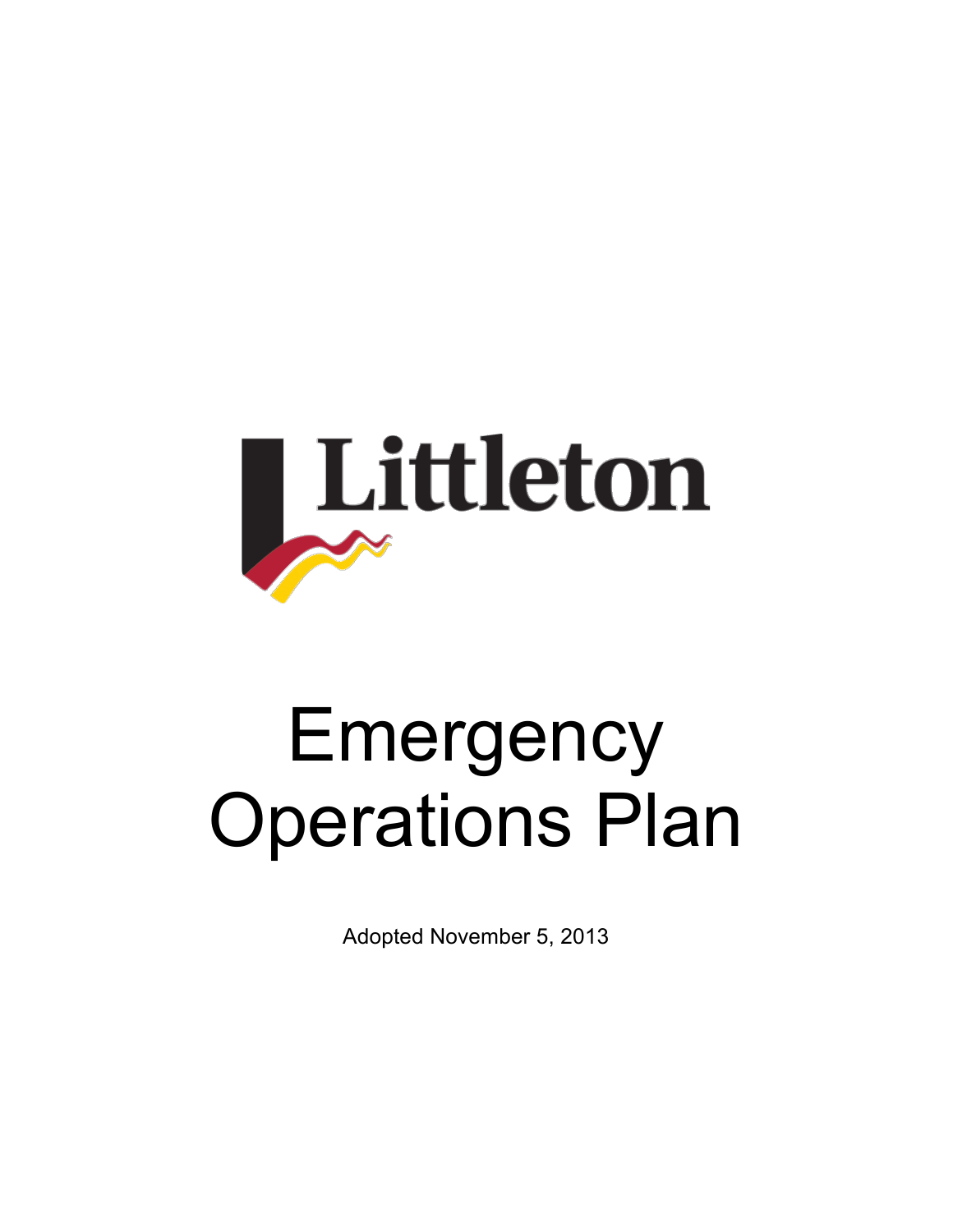#### LETTER OF PROMULGATION

To: City Officials, Employees, and Citizens of the City of Littleton and the areas served by the City of Littleton.

The preservation of life, property, and the environment is an inherent responsibility of local, state, and federal government. The City of Littleton has prepared this Emergency Operations Plan to ensure the most effective and economical allocation of resources for the maximum benefit and protection of the community in time of emergency.

While no plan can completely prevent emergencies and disasters, good plans and well-trained personnel can minimize losses. This plan establishes the emergency organization, assigns tasks, specifies policies and general procedures, and provides for coordination of planning efforts of various emergency staff and service.

This Emergency Operations Plan is the city's primary reference when responding to a local disaster or emergency; however, the plan has the capability to integrate with the emergency plans of Arapahoe County, Douglas County, Jefferson County and the State of Colorado Emergency Operations Plans when necessary.

The objective of this plan is to incorporate and coordinate all the facilities and personnel of the city into an efficient organization capable of responding to any local disaster or emergency. This level of self-sufficiency is vital to maintain the health and welfare of our citizens, especially in large scale incidents when county, state and federal assistance can be limited or unavailable. To meet the objectives of this plan, it will be reviewed, exercised periodically, and revised as necessary to meet changing conditions.

I give my full support to this plan and urge all officials, employees, and citizens, individually and collectively, to support any emergency effort of the City of Littleton and on the areas served by the city.

Michael Penny

City Manager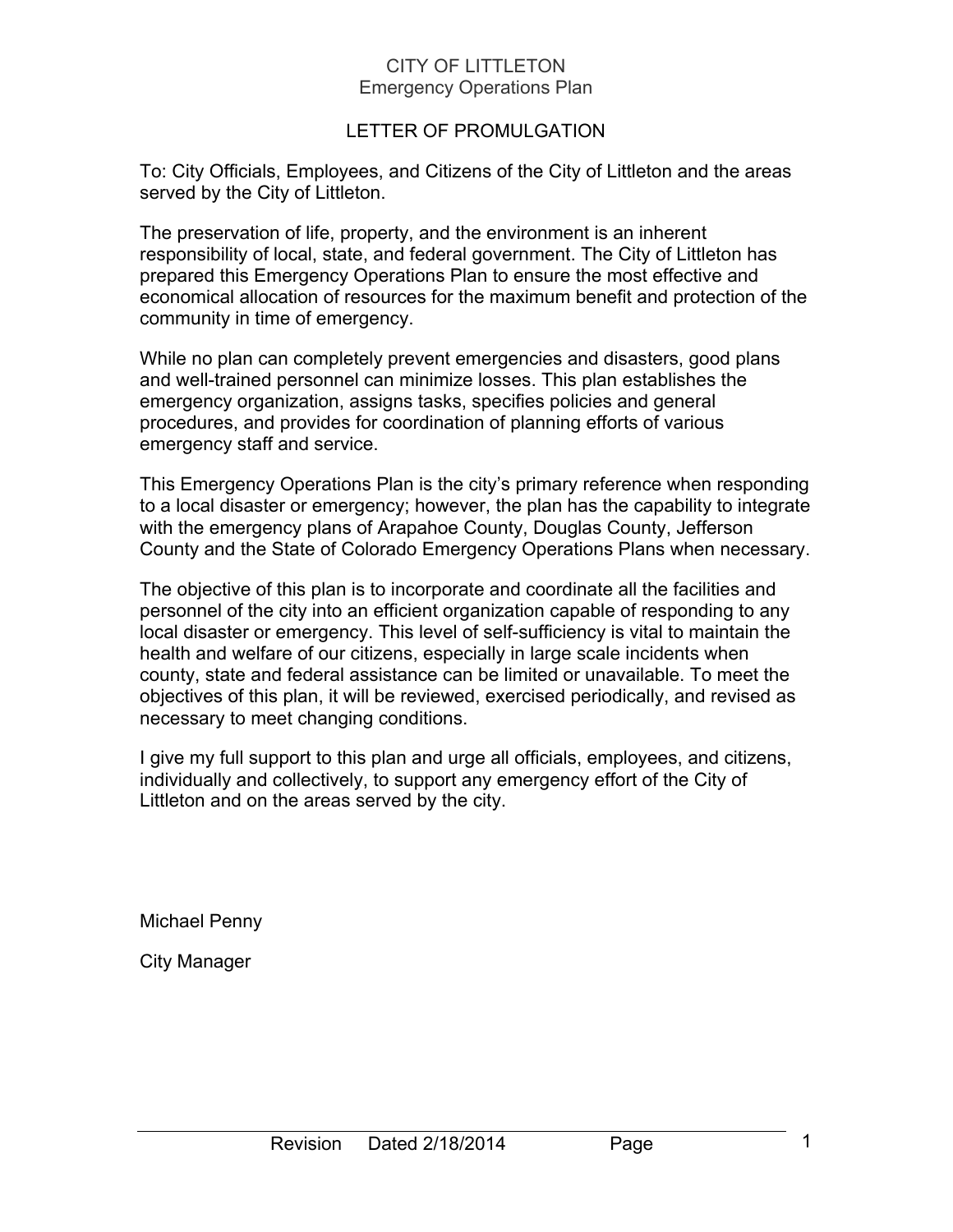## **City of Littleton**

### **Table of Contents**

#### **Table of Contents**

| 1.1.                                                                                            |  |
|-------------------------------------------------------------------------------------------------|--|
|                                                                                                 |  |
|                                                                                                 |  |
| 2.1.                                                                                            |  |
| 2.2.                                                                                            |  |
| 2.3.                                                                                            |  |
| 2.4.                                                                                            |  |
|                                                                                                 |  |
|                                                                                                 |  |
| 2.5.                                                                                            |  |
|                                                                                                 |  |
|                                                                                                 |  |
| 2.6.                                                                                            |  |
|                                                                                                 |  |
|                                                                                                 |  |
| Announce the existence and the subsequent termination of the emergency. Officially<br>$\bullet$ |  |
|                                                                                                 |  |
|                                                                                                 |  |
|                                                                                                 |  |
|                                                                                                 |  |
|                                                                                                 |  |
|                                                                                                 |  |
|                                                                                                 |  |
|                                                                                                 |  |
|                                                                                                 |  |
|                                                                                                 |  |
|                                                                                                 |  |
|                                                                                                 |  |
|                                                                                                 |  |
|                                                                                                 |  |
|                                                                                                 |  |
|                                                                                                 |  |
|                                                                                                 |  |
|                                                                                                 |  |
|                                                                                                 |  |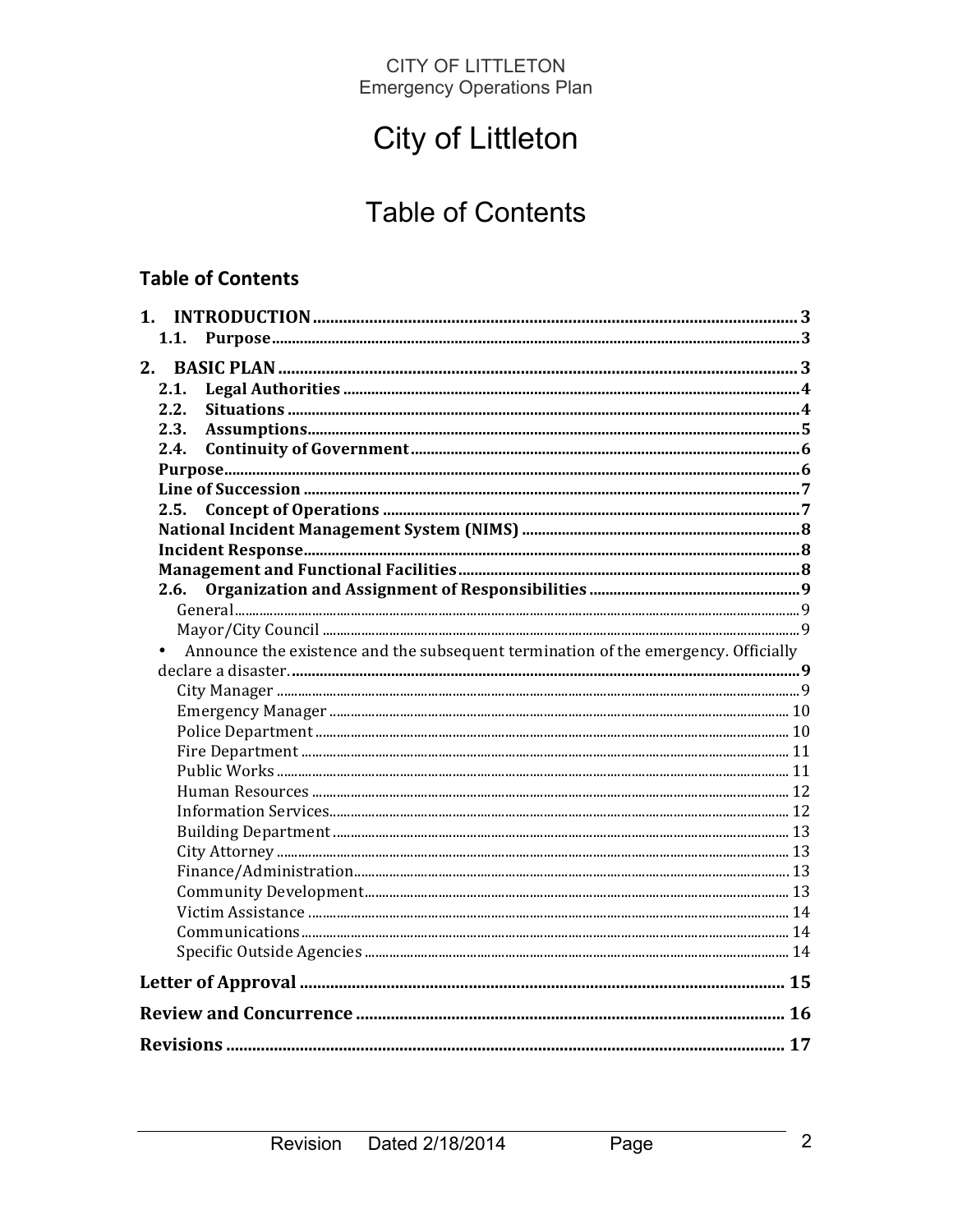#### **1. INTRODUCTION**

#### **1.1.Purpose**

The purpose of the Littleton Emergency Operations Plan (EOP) is to provide direction and principles for planning, managing and coordinating the overall preparedness, response and recovery activities of Littleton government before, during and after major emergency and disaster events. It delineates the roles and responsibilities of city departments, outside agencies and volunteer organizations who are anticipated to contribute to the protection of citizens and property.

The plan was prepared under the Comprehensive Emergency Management Concept, which was developed by the Federal Emergency Management Agency (FEMA) to integrate the response of all available emergency management resources and increase the level of emergency preparedness in the City of Littleton.

#### 1.2 **Implementation**

This Emergency Operations Plan may be implemented during a disaster situation or significant emergency situation by the City Manager, Assistant City Manager, Police Chief, Fire Chief or their designee. The members of the Littleton City Council and the appropriate county emergency manager will be immediately notified by the City Manager's office, Police Chief or Fire Chief when the duties identified for the Mayor or City Council in section 2.6 of this plan are needed or are presumed to be needed at any point in the incident.

#### **2. BASIC PLAN**

The intent of this plan is to provide a means to utilize all available resources to:

- MITIGATE or prevent potential emergencies or disasters when possible.
- PREPARE to deal efficiently with the effects of emergency events.
- RESPOND to the incident to save lives and protect property.
- RECOVER rapidly from the incident.

This plan is designed to cover the City of Littleton, which encompasses an area of 14 square miles and a population of approximately 42,000. In addition, this plan also serves that area serviced by Littleton Fire Rescue which encompass an area of 92 square miles and a population of approximately 220,000 people, including the City of Littleton, when not covered by the appropriate county emergency plan.

This plan should be reviewed annually and updated as necessary. Maintaining and updating this plan is the responsibility of the designated Emergency Manager for the City of Littleton.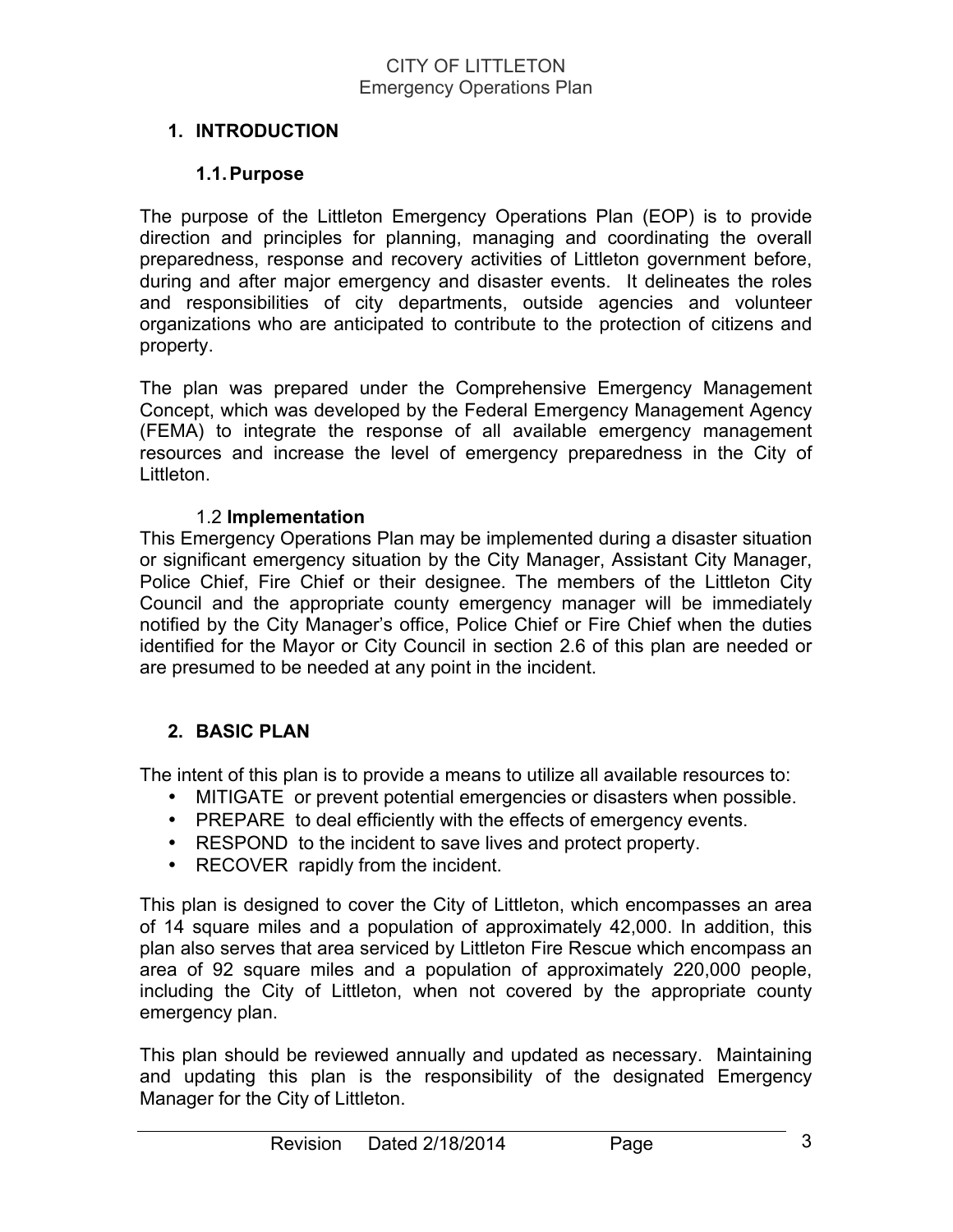Any changes, additions or deletions to the substantive content of this EOP must be approved by the Littleton City Manager.

Annexes to this EOP will be developed and updated as needed and shall be incorporated into this EOP by reference. The annexes shall include responsibilities as described in the Emergency Support Functions (ESFs) as identified by the federal government and local identified needs. The annexes shall be approved by the City Manager.

#### **2.1.Legal Authorities**

The development of this plan meets the requirements for local emergency planning established under the State of Colorado Disaster Emergency Act of 1992 and also meets the requirements of other State and Federal plans for local emergency management plans and programs. The contents of the plan are intended to provide a basis for the coordinated planning and management of the types of emergencies and disaster events most likely to occur in the City of Littleton and contracted jurisdictions. It also provides the basic framework for the management of unforeseen events. Specific legal references include:

- Title 24, Article 32, Part 2101 et. seq., Colorado Revised Statutes, as amended; entitled the "Colorado Disaster Emergency Act of 1992."
- Intergovernmental agreements of political subdivisions of the State of Colorado as specifically authorized by Section 29-1-203 C.R.S. (1986) and other sections of the C.R.S
- Title VI of PL 93-288, as amended, entitled "The Robert T. Stafford Disaster Relief and Emergency Assistance Act."
- Disaster Mitigation Act of 2000. The Disaster Mitigation Act of 2000 provides for new approaches and support for comprehensive hazard mitigation planning. One of the requirements of this Act was the development of a State Mitigation Plan as a condition of federal disaster assistance.
- Emergency Management and Assistance, 44 U.S. Code 2.1 (Oct. 1, 1980)
- P.L. 81-920, Federal Civil Defense Act of 1950 as amended
- P.L. 99-499, Title III, Emergency Planning and Community Right-to-Know, Oct.17, 1986
- National Response Framework, 2008
- Presidential Policy Directive 8: National Preparedness
- National Disaster Recovery Framework, 2011

#### **2.2.Situations**

Situations that may require the implementation of this plan include natural hazards, technological, man made hazards and planned events.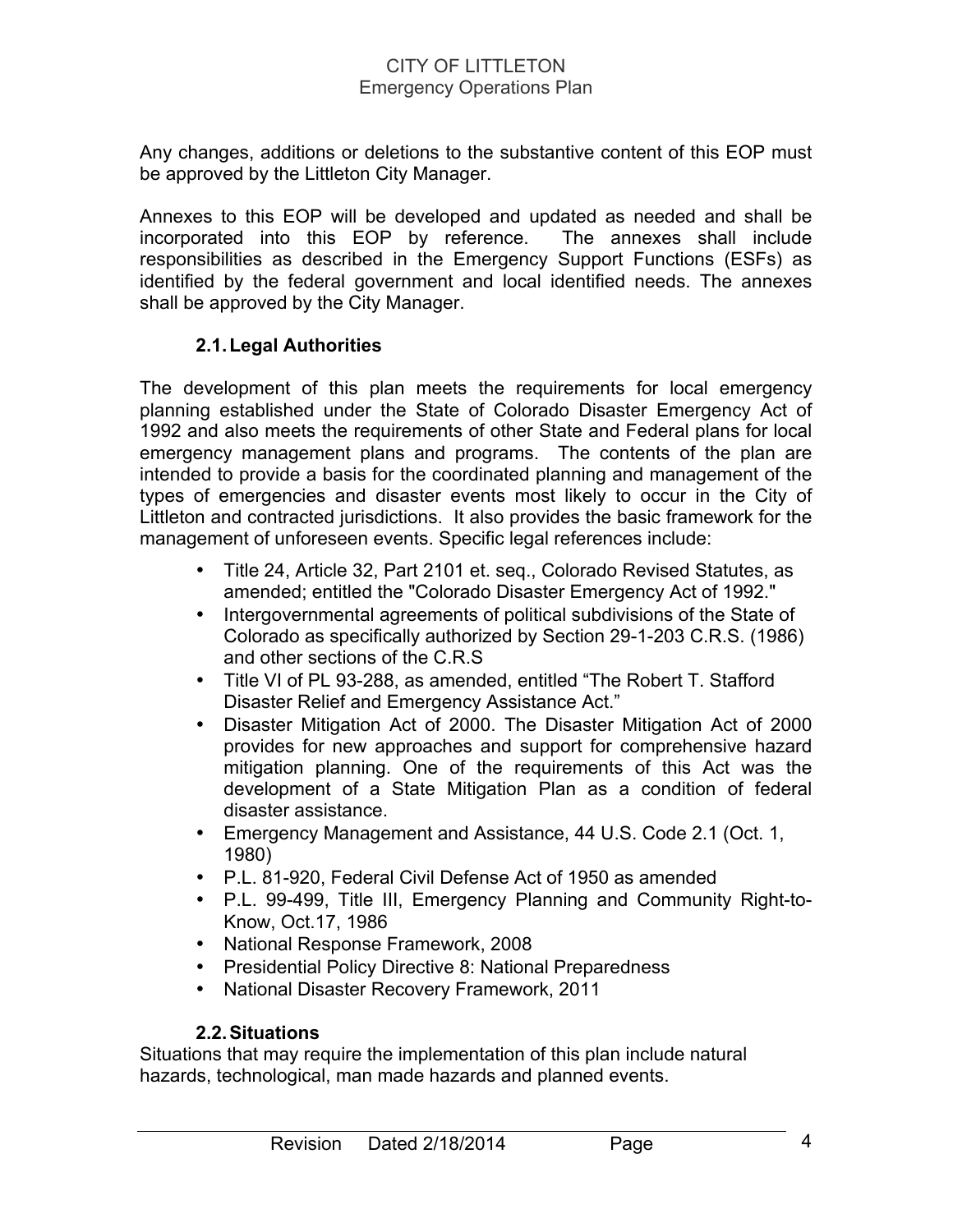- These may include:
	- o Earthquakes
	- o Floods/dam failure
	- o Wildland interface fires
	- o Severe weather events, including: severe wind storm, high heat or extreme cold, tornado, winter storm, drought
	- o Pandemic events
	- o Hazardous materials
	- o Transportation accident
		- Aircraft crash
		- Heavy rail Incidents
		- Light rail Incidents
	- o Structure fires/conflagration
	- o Civil disturbance
	- o Terrorism
	- o Infrastructure disruption
		- Extended utility outage
		- Major utility or cyber disruptions
	- o Mass casualty incidents
	- o Mass gatherings

The city recognizes that the planning process must address each hazard that threatens the city.

#### **2.3.Assumptions**

With respect to natural or technological emergencies, standard assumptions can be made regarding the incident:

- The city will continue to be subject to the hazards noted above. Warning time available to implement this plan will range from little or no warning, to days or weeks, depending on the type of hazard.
- City officials will implement procedures regarding public safety and protection of property. This includes all phases of comprehensive emergency management and provisions to ensure continuity of government.
- Citizens expect elected officials to keep them informed and to provide timely guidance and assistance in the event of a threat, emergency or disaster.
- Departments with emergency responsibilities will ensure that all personnel are properly trained and familiar with this plan and departmental Standard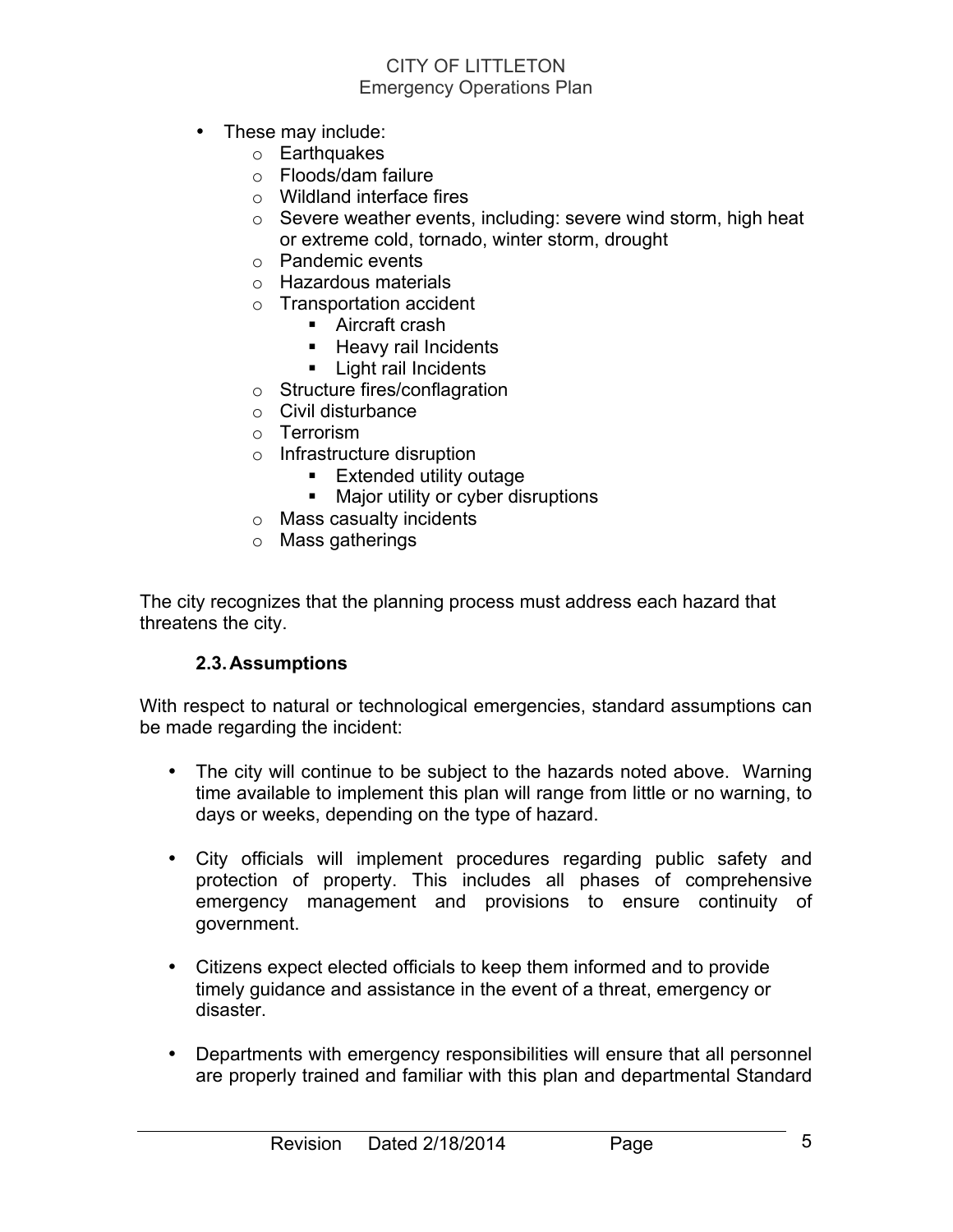Operating Procedures (SOPs) so that they are capable of implementing them in a timely and effective manner.

- City personnel without emergency responsibilities may be asked to work in a support role during a disaster.
- With the possibility of terrorism and Weapons of Mass Destruction (WMD), any technological hazard must be approached initially as if it may be an act of terrorism.
- The Incident Command System (ICS), National Incident Management System (NIMS) and Unified Command (UC) shall be used as the on-scene incident management system.
- County, state and federal assistance, as well as volunteer and private organizations, may, or may not be available to supplement the city's resources as required and available. Such resources will be necessary should the capability of the city to perform necessary functions during an emergency is overwhelmed or compromised.
- Financing for an emergency event will need to be provided from reserve funding or funding granted under an emergency declaration with that funding then provided by the city, county, state or federal government.

#### **2.4.Continuity of Government**

#### **Purpose**

The purpose of the Continuity Of Operations Plan (COOP) is to provide a means of ensuring the continuity and preservation of the City of Littleton government during a major emergency or disaster. Disasters can interrupt, paralyze, or destroy the ability of local government to carry out its functions. Therefore, it is important that each level of government have the capability to preserve, maintain, and reconstitute its ability to carry out essential functions. A separate Continuity of Operations Plan (COOP) shall be maintained to ensure continued function of local government.

There are two important factors for assuring continuity of government at the local level: first, well defined and understood lines of succession for key officials and authorities; second, preservation of records and critical facilities which are essential to the effective functioning of government and for the protection of rights and interests of the citizens.

#### **Provision of Essential Services**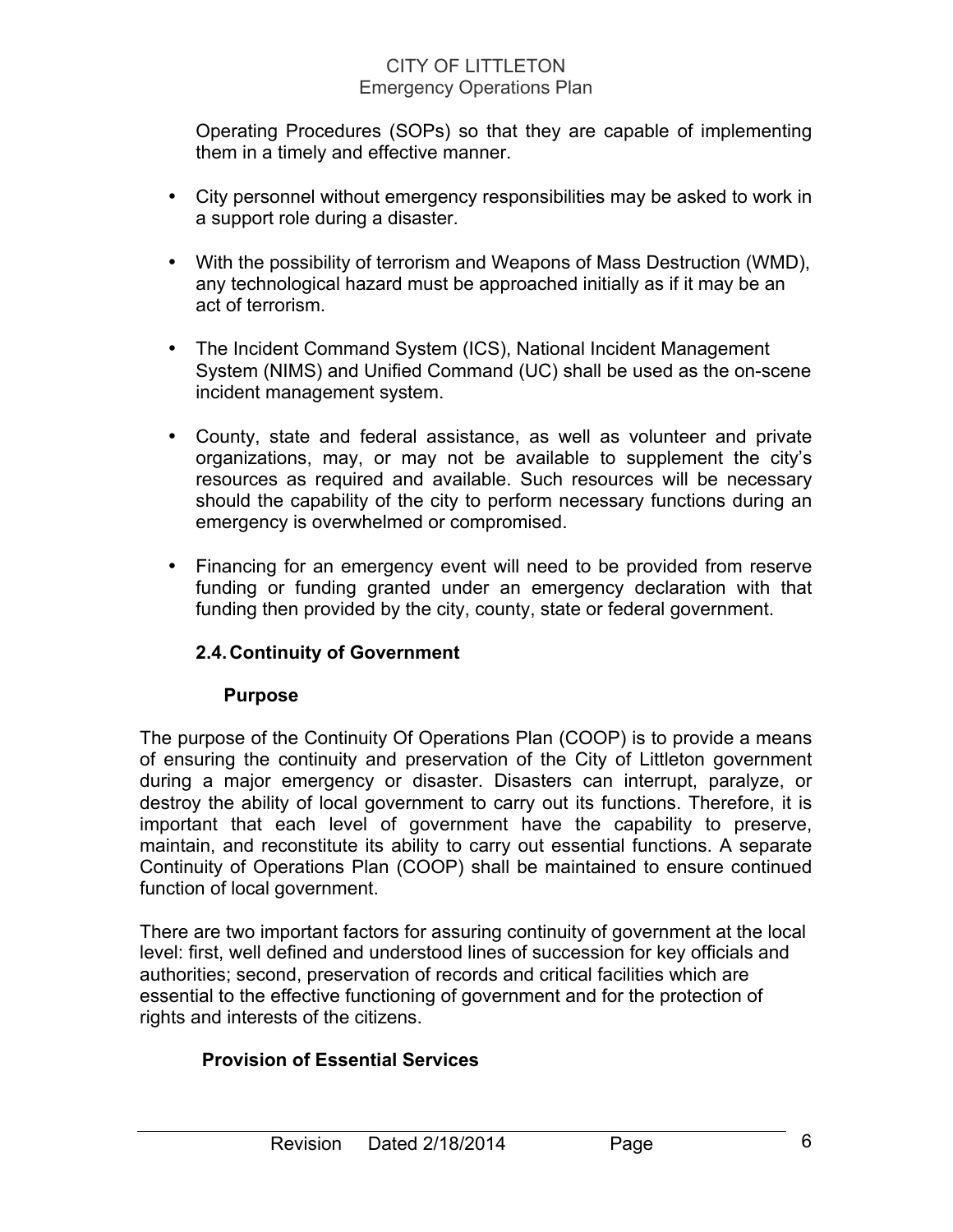Identify those services that are determined to be critical to the immediate operation of the city. Such services need to be maintained or restored immediately should they be incapacitated by a disaster and rendered unusable.

Identify functions that can be suspended during emergencies and which functions can be performed through telework and/or alternate scheduling. In the event that a city facility is rendered unusable, a back-up facility must be designated that allows for essential services to continue. This should be identified in the COOP.

#### **Preservation of Essential Records**

Protection of essential records is vital if City government and society are to resume functioning after a major catastrophe or emergency.

The selection of the records to be preserved rests with the official rendering the service involved or with the custodians of these records. These decisions should be made in concert with the organization's overall plan for determination of value, protection and disposal of records. Vital records should be duplicated and the duplicate copies maintained in an accessible format in the safest possible location, preferably off site. The records and personnel responsible for them should be identified in the COOP.

#### **Line of Succession**

The statutory responsibility for the management of an emergency or disaster in Colorado rests with the duly elected leadership of each jurisdiction. Identified lines of succession for city departments are delineated in the Annex section of this plan and fully described in the COOP.

#### **2.5.Concept of Operations**

.

If a disaster occurs within the City of Littleton or within jurisdictions contracted with the city, an immediate response will be required. Only personnel trained in the prearranged plans and procedures will be prepared to make the coordinated efforts necessary to deal with a threat to life and/or property.

In unincorporated and incorporated areas that are under contract for services to the City of Littleton, but are not within the legal boundaries of the City of Littleton, the respective county EOPs shall take priority over this plan.

If a response to a disaster exceeds the capabilities of the city, the responsible department will request resources through mutual aid agreements (usually discipline specific, such as fire, law enforcement, emergency medical, or public works). All local governments and special districts within the individual counties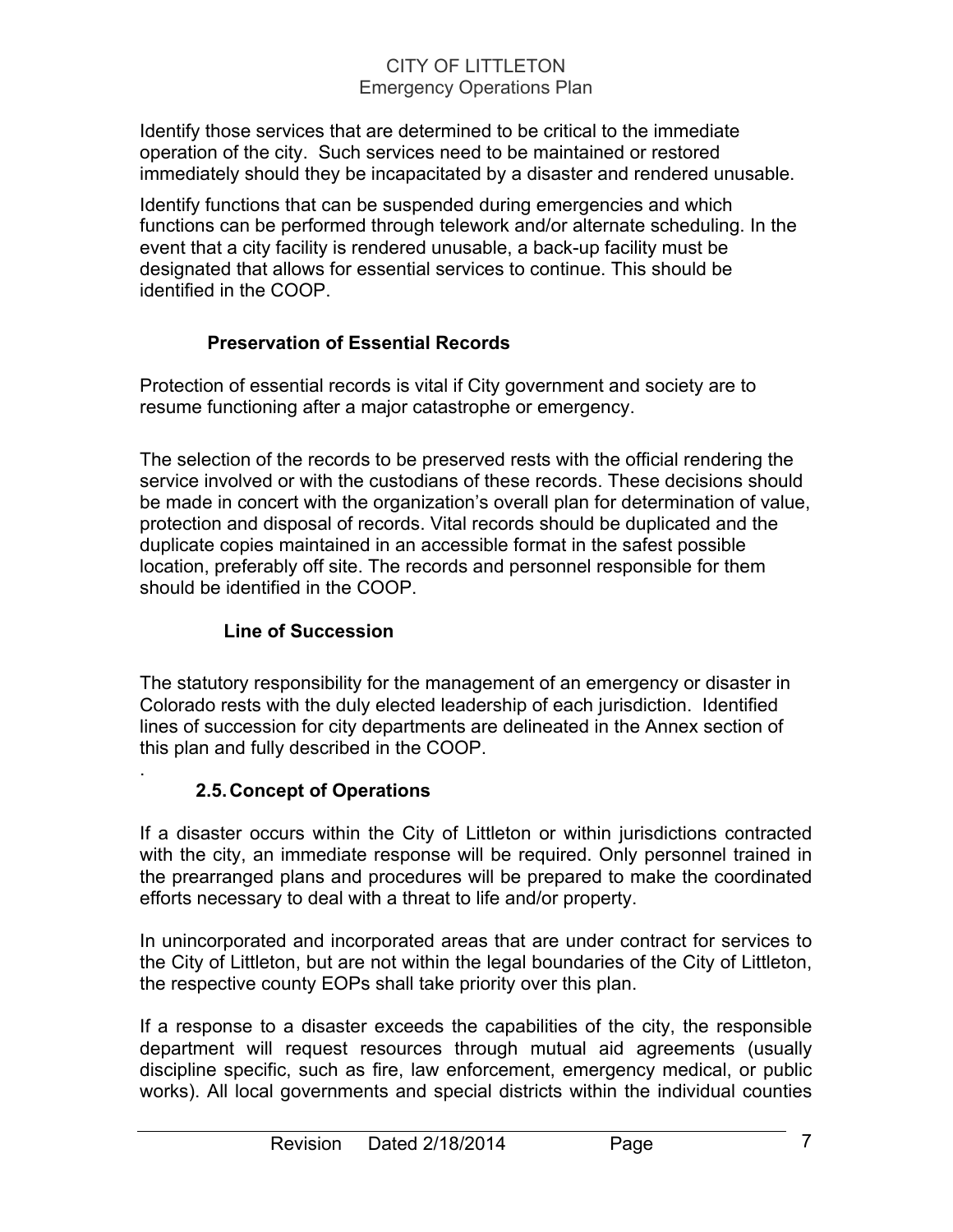are responsible for coordinating with one another and for providing mutual aid within their capabilities as established by written agreements.

When local resources and mutual aid resources are exhausted, the City of Littleton, through the appropriate county, may request aid from the State of Colorado.

The EOP is based on the concept that emergency response functions will generally parallel the normal operations of all city departments. To the extent possible, the same personnel should be utilized in both cases. Day-to-day functions which would not contribute to emergency operations may be suspended for the duration of the emergency and recovery period. Resources normally required for day-to-day operations may be redirected for accomplishment of emergency tasks.

#### **National Incident Management System (NIMS)**

NIMS is a predetermined flexible command structure, incorporating the concepts of the ICS for safely directing all emergency response activities at the scene of an emergency during situations that go beyond a routine, single-agency response.

#### **Incident Response**

Emergencies will be managed in the field under the plan assignments as set forth herein. The EOC will be activated to support responders, coordinate resources and keep records of the event, as well as to coordinate the additional functions that are needed (e.g. damage assessment, coordination of outside agencies and volunteers, intergovernmental relations, public information, finance, etc.)

#### **Management and Functional Facilities**

#### Incident Management

Each hazard, whether natural or man-made, will be assigned a lead agency/department based on the expertise that the agency brings to the problem. It will be the lead agency's responsibility to provide the overall incident management utilizing UC.

The Emergency Manager or designee will then coordinate with the department directors and all supporting agencies within the EOC. The coordinator will ensure that information is kept current and that written communications are processed in a timely manner.

#### Functional Facilities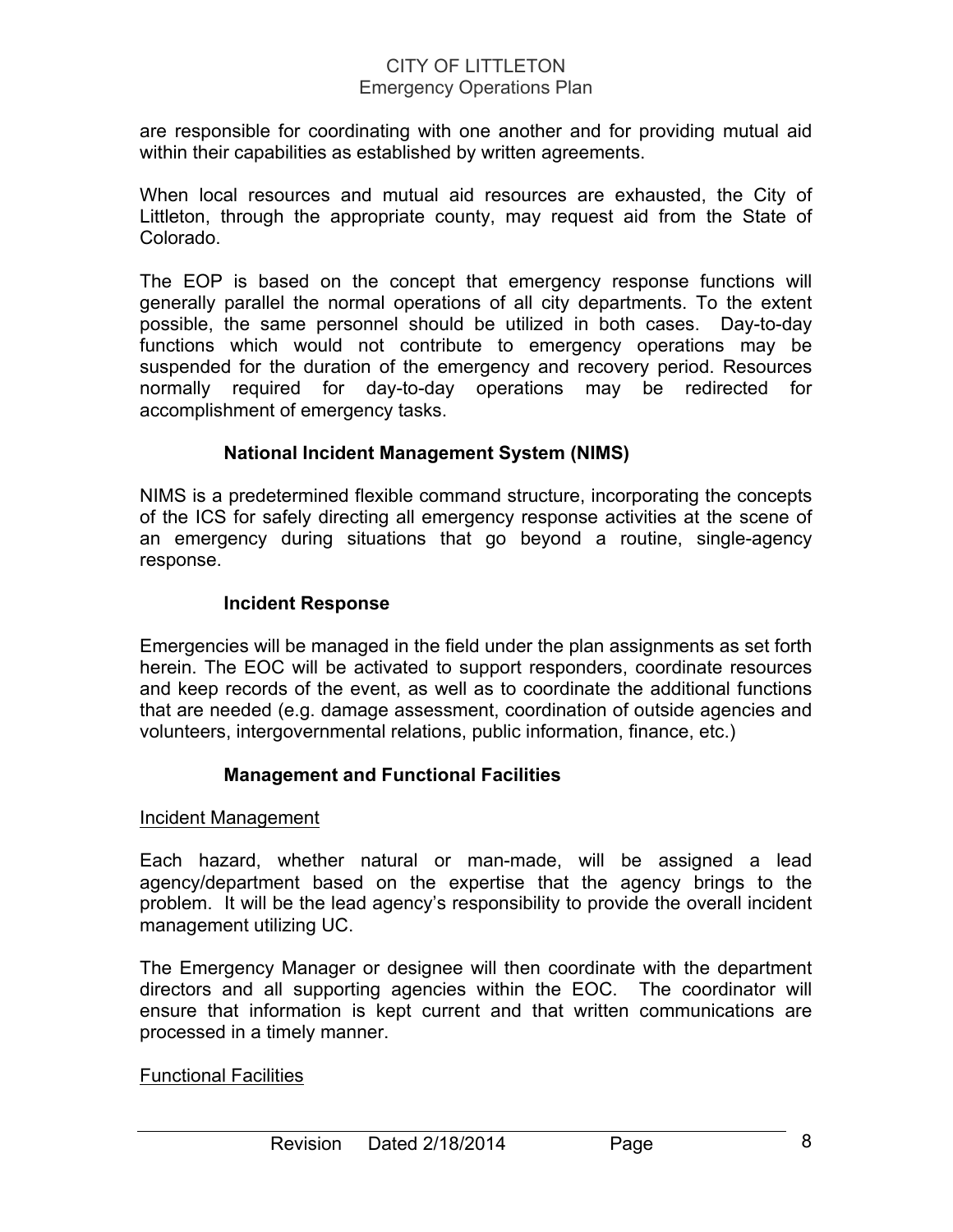The EOC provides a functional area for policy and decision-making officials to operate. It also provides communication capabilities, resources for logging data, and a conference area. Access to the EOC is restricted to key city officials or other designated individuals with decision-making authority for their department or agency.

The Incident Commander (IC) will control and coordinate all response personnel at the emergency or disaster scene. The IC will establish and maintain communication between the EOC and the response personnel. UC and the NIMS shall be utilized.

#### **2.6.Organization and Assignment of Responsibilities**

#### **General**

Most City departments have emergency functions in addition to their normal operations. Each department should develop and maintain its own emergency procedures. Each department should use the responsibilities listed below as a basis for the development of its own procedures. Each department shall maintain a list of outside resources and contacts in the event that the city's resources, and mutual and automatic aid are exhausted.

#### **Mayor/City Council**

- Announce the existence and the subsequent termination of the emergency. Officially declare a disaster.
- Enact ordinances that authorize the City Manager to initiate and implement actions necessary to protect the lives and property of the citizens of Littleton and contracted jurisdictions.
- Declare a local emergency when necessary.
- Approve and commit city resources and funds for disaster and emergency purposes
- Issuance of official orders such as evacuation orders, curfews, and enactment of price controls. This may be directed through the appropriate city department.
- Intergovernmental liaison and initiation of formal requests for outside assistance from other local, county, state and federal jurisdictions.
- Issuance of formal requests to the Governor's Office through the appropriate county to the Colorado Office of Emergency Management (COEM) for emergency and disaster declarations, resource requests and financial assistance requests.

#### **City Manager**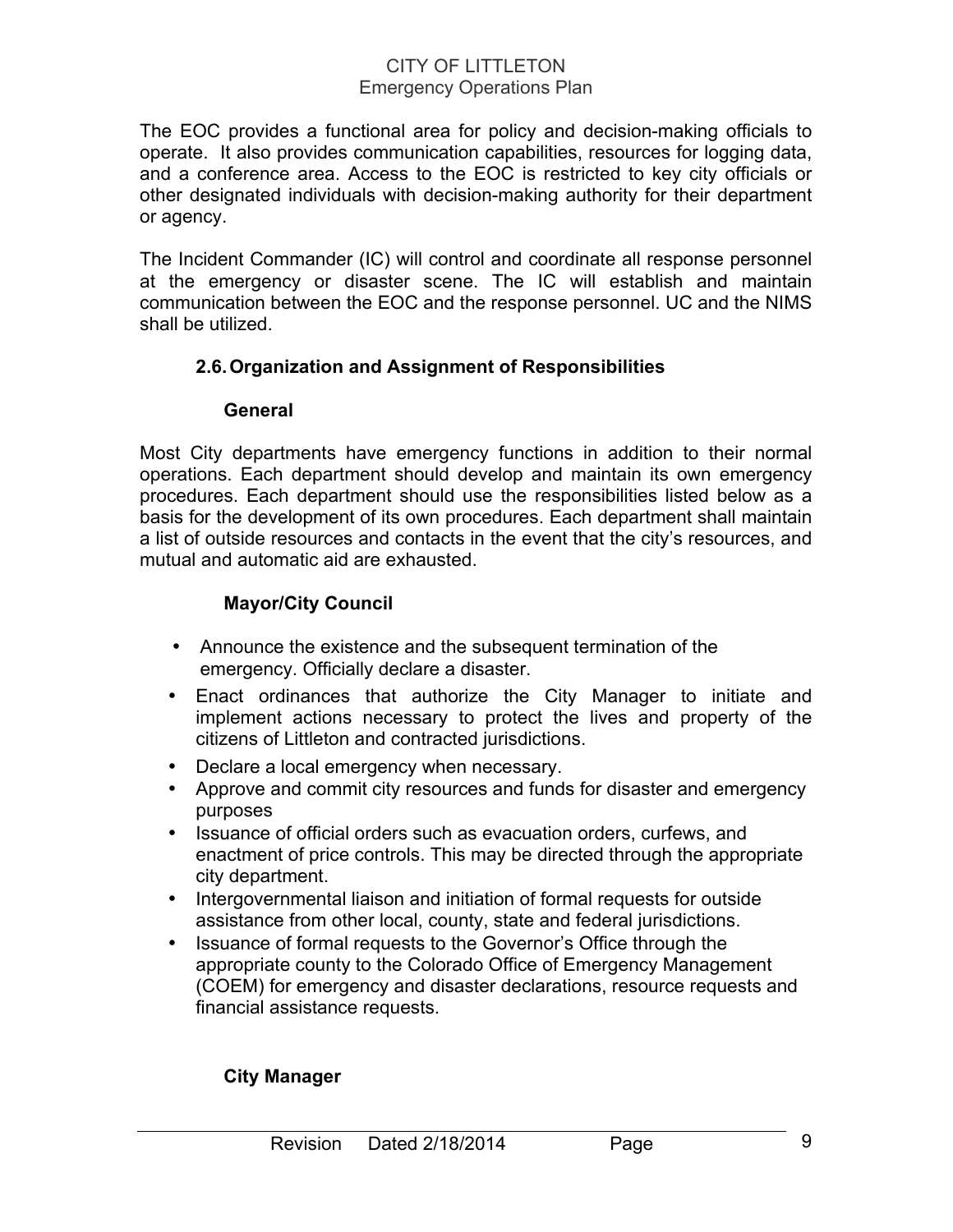- Implement the EOP in whole or in part as the situation requires.
- Maintain direction and control of all city departments before, during and after an emergency event.
- Establish a policy for expenditures and allocation of funds.
- Develop a plan to ensure that all vital records are identified and protected.
- Request county and/or state assistance if it appears that local resources are inadequate to cope with the emergency.
- Assign city employees as needed to assist with other functions and duties outside of their normal responsibilities.

#### **Emergency Manager**

- Act as the coordinating staff advisor to the City Manager and key city officials during all levels of response to disaster emergencies.
- Monitor implementation of the EOP.
- Keep the City Manager and other key officials informed of the emergency situation.
- Establish the EOC and be responsible for its operation.
- Assist with compiling, coordinating and presenting a request to the county, state and federal government for disaster relief assistance.
- Assist the City Manager in evaluating the need for declaring a disaster emergency.
- Prepare the EOP for the City of Littleton and conduct training exercises as necessary to maintain and improve the response capabilities of all elements in the city.
- Develop private and local government resource lists. Assist in developing written agreements for their effective utilization during emergencies and disasters.
- Coordinate disaster planning, operations, and training exercises with appropriate outside agencies to enhance the integrated emergency management system.
- Represent the city as directed on matters relating to emergency management.
- Keep the Colorado Office of Emergency Management (COEM) and appropriate county informed of a disaster situation.
- Maintain coordination with neighboring jurisdictions and counties.

#### **Police Department**

• Conduct all regularly assigned functions relating to law enforcement in the City of Littleton.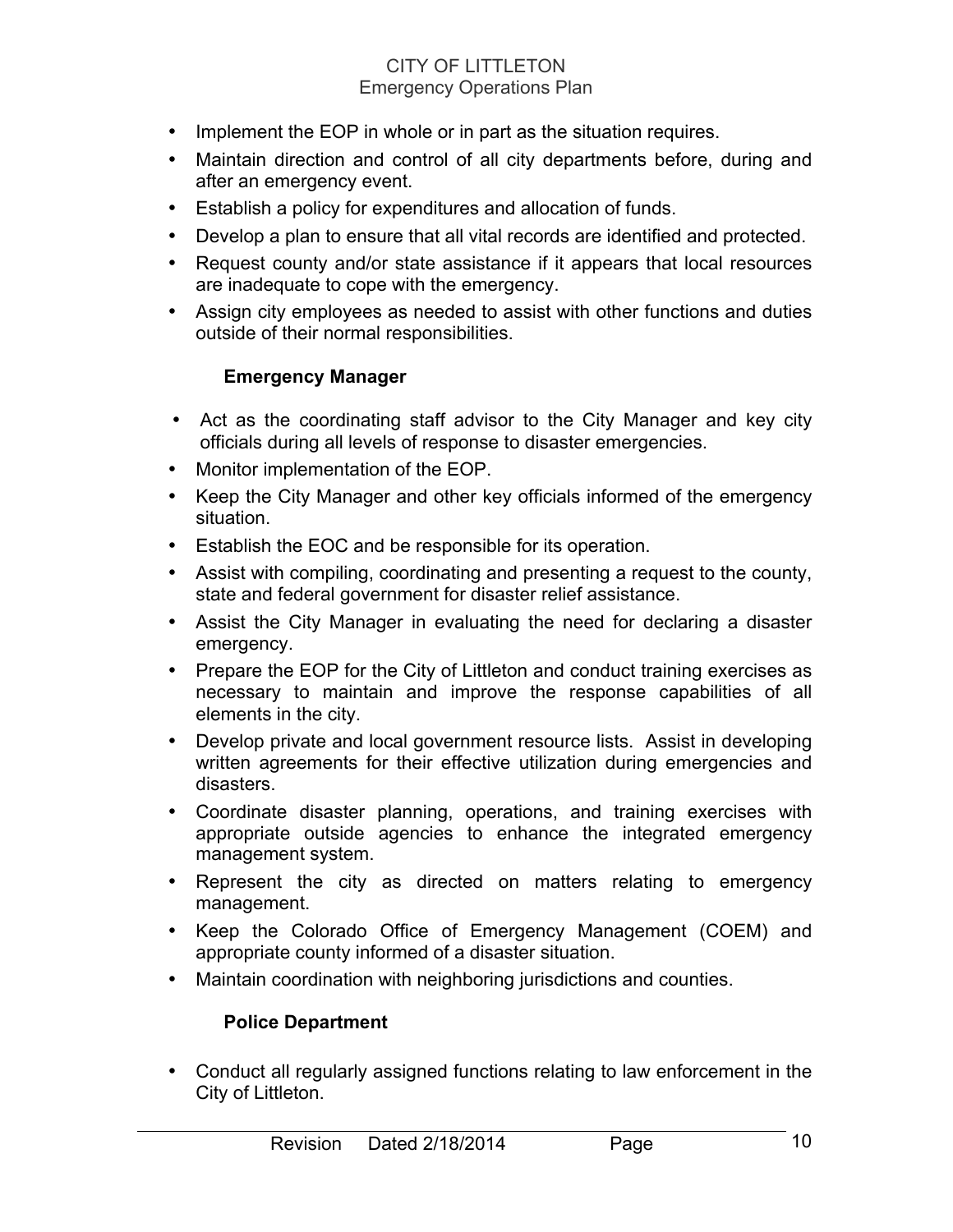- Evacuate people who are or may be threatened by an imminent disaster.
- Control traffic access to the scene of a disaster.
- Plan and coordinate response to hostage situations, as well as civil disturbances.
- Establish mutual aid agreements with local law enforcement jurisdictions.
- Develop an intelligence gathering and analysis capability.
- Establish, maintain, and coordinate an emergency public warning and notification system.
- Provide law enforcement assistance to shelter managers when requested.
- Establish a methodology to control access of persons and vehicles into secured buildings and limited-access areas.
- Maintain and operate a mobile command post and provide continuous communications between the disaster scene and EOC in conjunction with the LFR.
- Disseminate appropriate information from the Colorado Information Analysis Center (CIAC).

#### **Fire Department**

- Provide all regularly assigned departmental functions relating to fire prevention and control so as to minimize the loss of life and property
- Receive and relay National Warning Service (NAWAS) emergency messages.
- Respond to and direct operations in hazardous materials incidents. Establish and maintain hazardous materials monitoring capabilities. Provide decontamination and mitigation during any hazardous materials incident.
- Establish automatic and mutual aid agreements with local fire jurisdictions.
- Maintain and operate a mobile command post and provide continuous communications between the disaster scene and EOC in conjunction with the police department.
- Disseminate appropriate information from the Colorado Information Analysis Center (CIAC).

#### **Public Works**

- Provide emergency traffic engineering and control measures to include signalization. Maintain emergency traffic routes in coordination with police and fire departments.
- Coordinate clearing of major thoroughfares and removal of debris that inhibits or blocks thoroughfares. Coordinate with the state and the appropriate county to clear areas under their jurisdictional authority.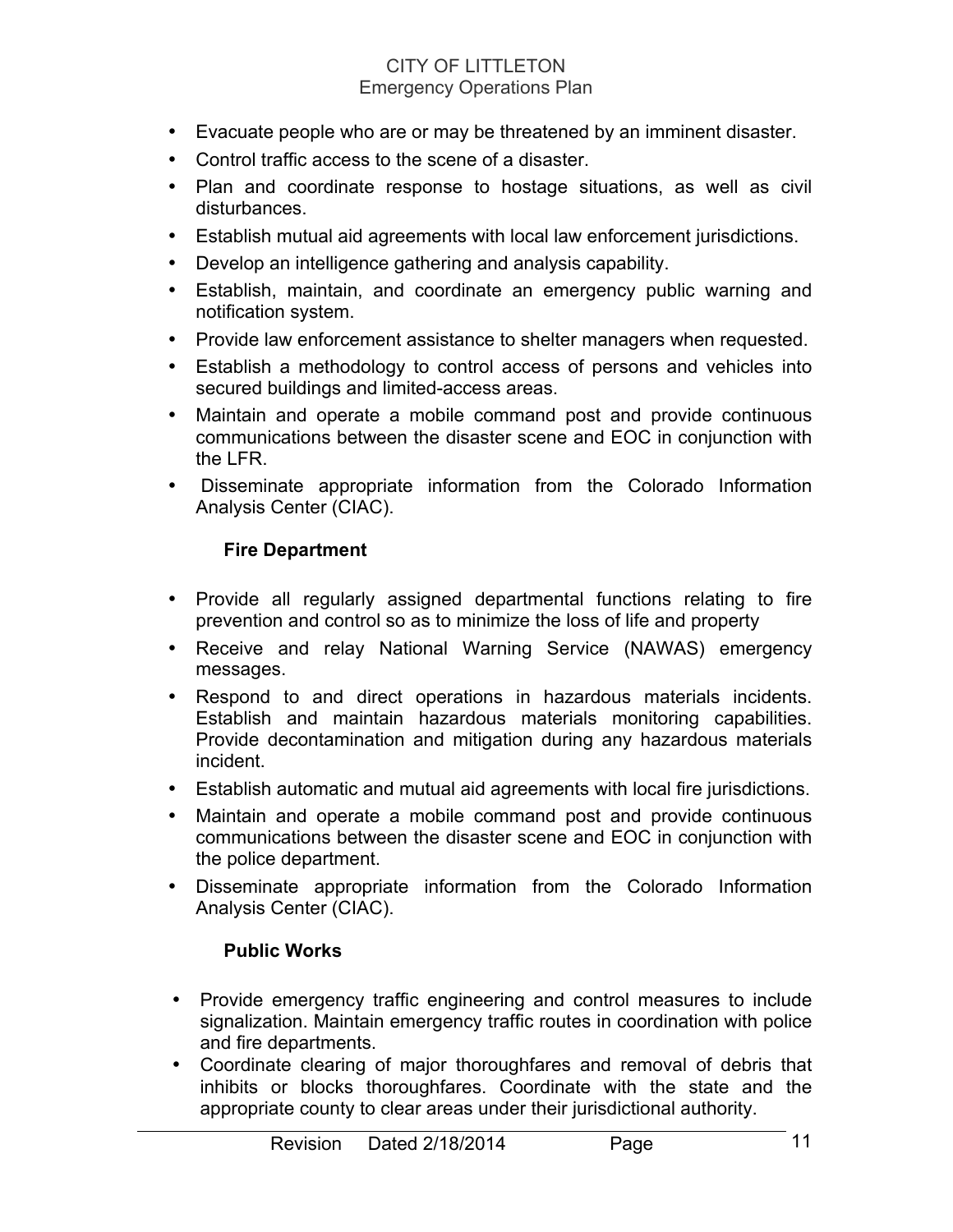- Establish damage assessment capabilities and procedures for city-owned property.
- Provide snow removal during winter storm conditions for areas under the city's authority. Coordinate with the state and appropriate county to clear area under their jurisdictional authority when necessary.
- Provide resources and technical support to public safety operations.
- Provide assessment of structural conditions of bridges and roadways under the jurisdictional authority of the city. Coordinate with the state and appropriate county to assess the structural conditions of bridges and roadways under their jurisdictional authority when necessary.
- Participate in damage assessment activities as necessary.
- Provide additional personnel to all departments as needed.
- Provide for the coordination of response of all water and sewer matters. Domestic water, sanitary sewer and storm water are provided by outside agencies or jurisdictions.
- Assist in the coordination of disaster recovery planning efforts as it relate to public buildings.
- Assist in the preparation of damage assessment reports as it relates to public buildings.
- Assist in recommending which public buildings or structures are retained or demolished.
- Assist in the declaration of safe buildings or structures deemed safe for occupancy.
- Develop a plan to keep vital city facilities operating during a disaster.
- Identify alternate facilities for use by the city to carry on essential operations.

#### **Human Resources**

- Provide administrative and logistical support to City Council, the City Manager, and all departments within the city.
- Provide emergency public information printing needs.
- Provide equipment and manpower upon request.
- Provide for the safety and protection of the employees of the City of Littleton.
- Provide a methodology to utilize and track volunteer resources.

#### **Information Services**

• Coordinate the development of a damage assessment reporting system to meet post-disaster needs.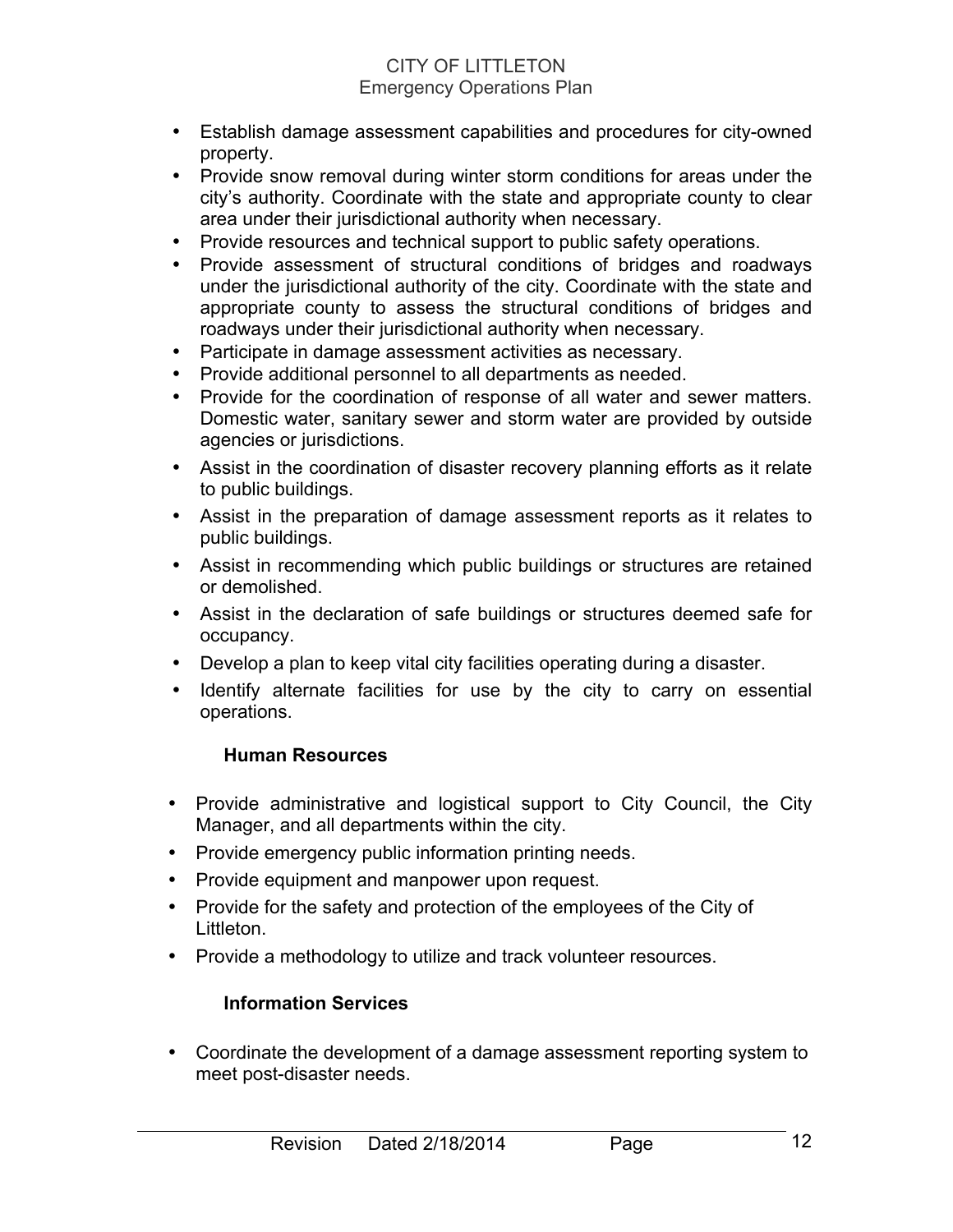• Insure redundancy and backup of essential city electronic communications, documents and reports.

#### **Building Department**

- Coordinate the development of damage assessment reporting system to meet post-disaster needs.
- Coordinate data for damage assessment reports to be forwarded to County, state and federal disaster agencies.
- Assist in recommending which public buildings or structures are retained or demolished.
- Establish damage assessment capabilities and procedures.
- Staff and support damage assessment teams.
- Participate in damage assessment activities.
- Assist in the preparation of damage assessment reports as they relate to public buildings.

#### **City Attorney**

- Provide legal assistance to the City Council, City Manager, and all city departments to include operation of the municipal justice system.
- Prepare emergency disaster declarations and emergency ordinances prior to emergencies or disasters for more rapid enactment.
- Provide interpretation of county, state and federal regulations that relate to disasters.

#### **Finance/Administration**

- Provide financial advice to the City Council, City Manager, and all city departments.
- Coordinate the development of a damage assessment reporting system to meet post-disaster needs.
- Maintain detailed records of all disaster-related expenditures.
- Coordinate all data for damage assessment reports to be forwarded to county, state and federal disaster agencies.
- Develop a methodology for purchasing supplies, equipment and services, under emergency conditions.

#### **Community Development**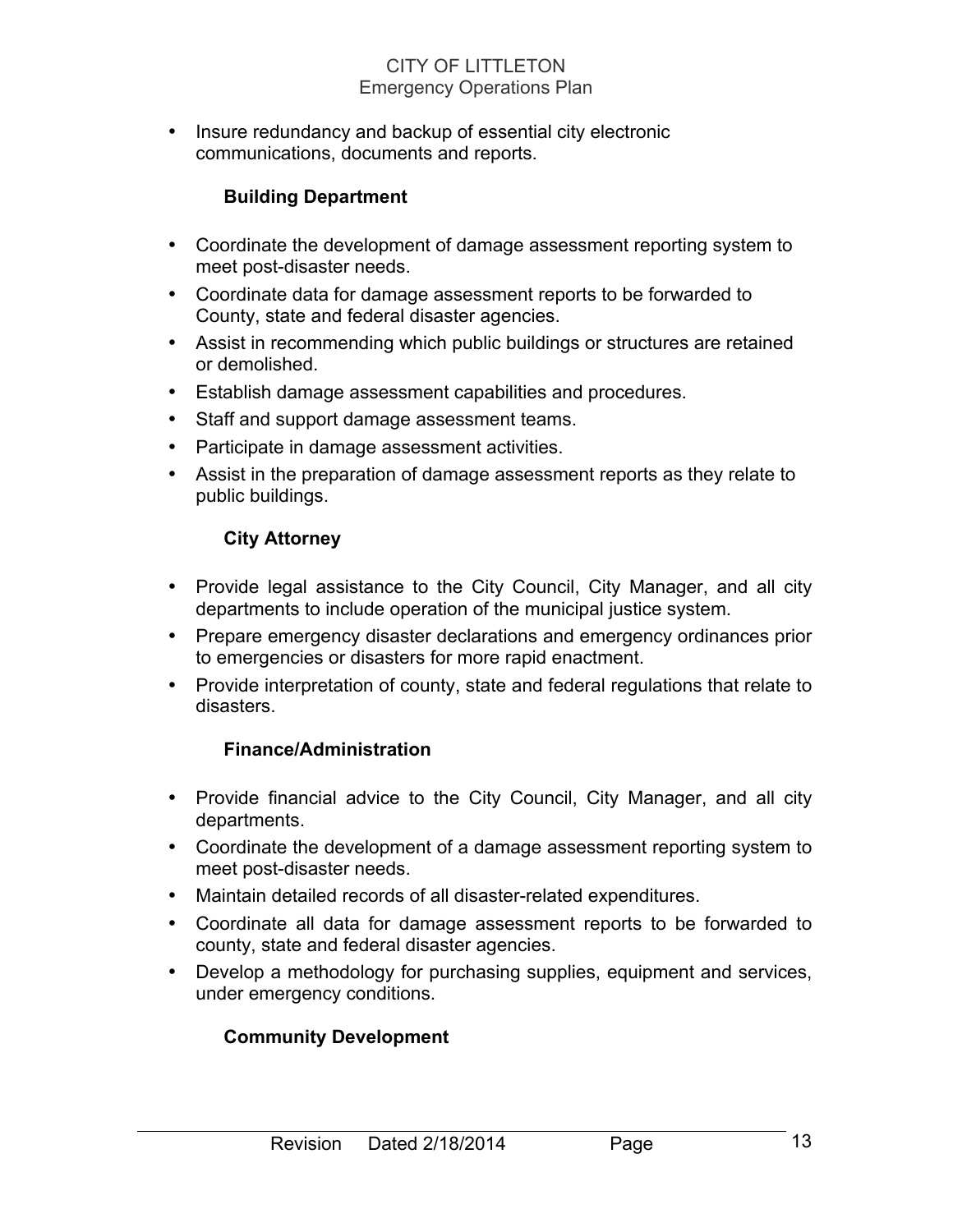- Conduct natural hazard mitigation studies before a disaster occurs and during the post-disaster recovery period to include making appropriate recommendations.
- Implement identified mitigation measures during the development application process.
- Collect and maintain data on significant population relocation.
- Provide GIS mapping as necessary.
- Provide mapping, ownership, and assessment of structural conditions of bridges and roadways.

#### **Victim Assistance**

- Coordinate volunteer staffing to help provide services to disaster victims.
- Coordinate with surrounding victim assistance advocates to respond to the event if needed.
- Act as a liaison between the victims of a disaster and other agencies such as Red Cross, Salvation Army, and other referral resources.
- Provide crisis counseling to victims.
- Provide services to emergency services workers who are affected by the disaster.
- Provide follow up with emergency services workers after the event to ensure their mental health needs are met through EAP services and debriefings such as Arapahoe-Douglas Mental Health or other appropriate venues or systems.

#### **Communications**

- Provide timely public information using electronic and traditional media.
- Coordinate all media interview requests.
- Develop messages and prepare sole spokesperson.
- Organize press conferences and briefings.
- Represent Littleton at the Joint Information Center (JIC) when established.
- Monitor electronic media for information and intelligence that may be of value to decision makers in the EOC.

#### **Specific Outside Agencies**

In addition to city departments, specific outside agencies provide emergency functions in addition to their normal operations. Actions that may be requested of these agencies are identified in the annex section of this plan.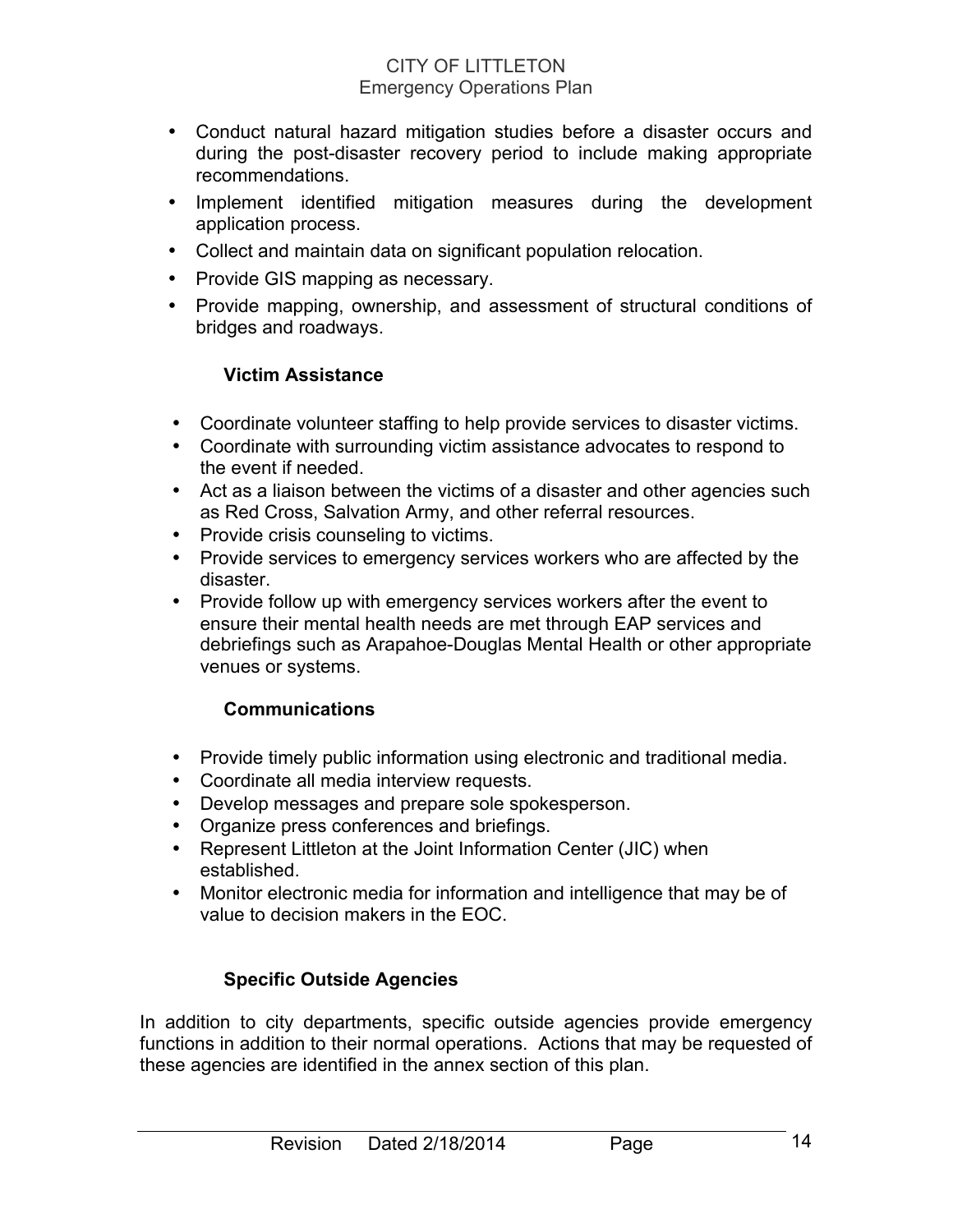#### **Letter of Approval**

This EOP is hereby approved and ordered published and distributed.

All department directors and personnel are directed to accept the responsibilities as herein assigned and to conduct the organizational planning and training to implement the Plan.

**City Council** 

City Manager

Date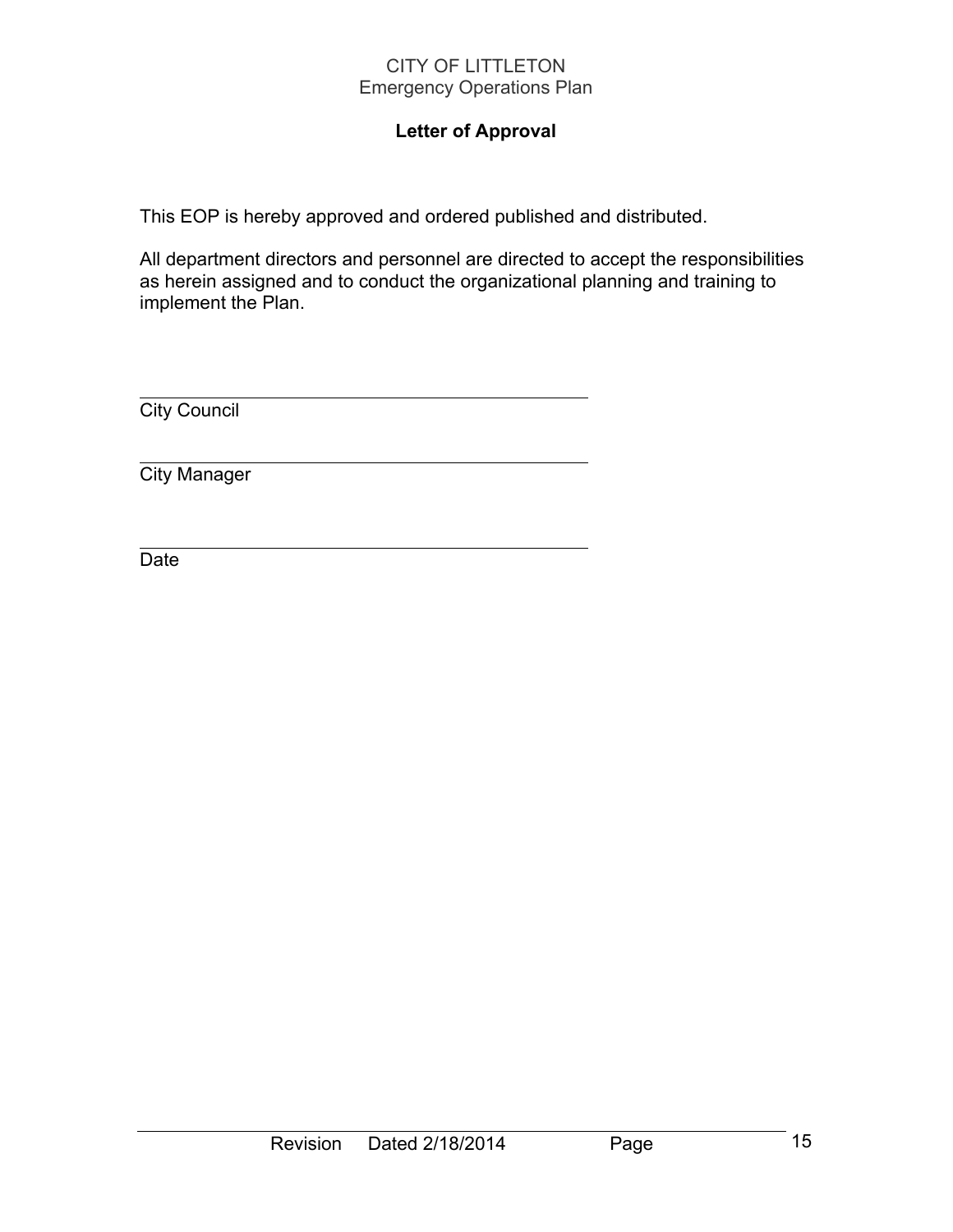#### **Review and Concurrence**

The following departments, who are assigned responsibilities in the plan, have reviewed and concurred with it.

| <b>City Council/Mayor</b>                                                                                                                                                                                                                                   |  |  |
|-------------------------------------------------------------------------------------------------------------------------------------------------------------------------------------------------------------------------------------------------------------|--|--|
| <b>City Manager</b><br><u>and the state of the state of the state of the state of the state of the state of the state of the state of the state of the state of the state of the state of the state of the state of the state of the state of the state</u> |  |  |
| <b>Community Development Director</b>                                                                                                                                                                                                                       |  |  |
| <b>Public Works Director</b>                                                                                                                                                                                                                                |  |  |
| <b>Police Chief</b>                                                                                                                                                                                                                                         |  |  |
| <b>City Clerk</b>                                                                                                                                                                                                                                           |  |  |
| <b>Finance Director</b>                                                                                                                                                                                                                                     |  |  |
| <b>Fire Department</b><br><u> 1980 - Jan Barbara Barbara, prima populație de la programa de la programa de la programa de la programa de l</u>                                                                                                              |  |  |
| City Attorney <b>Example 2018</b>                                                                                                                                                                                                                           |  |  |
| <b>Communications Director</b>                                                                                                                                                                                                                              |  |  |
| <b>Information Services Director</b>                                                                                                                                                                                                                        |  |  |
| <b>Human Resources Director</b>                                                                                                                                                                                                                             |  |  |
| <b>Museum Director</b>                                                                                                                                                                                                                                      |  |  |
| <b>Library Director</b>                                                                                                                                                                                                                                     |  |  |
|                                                                                                                                                                                                                                                             |  |  |